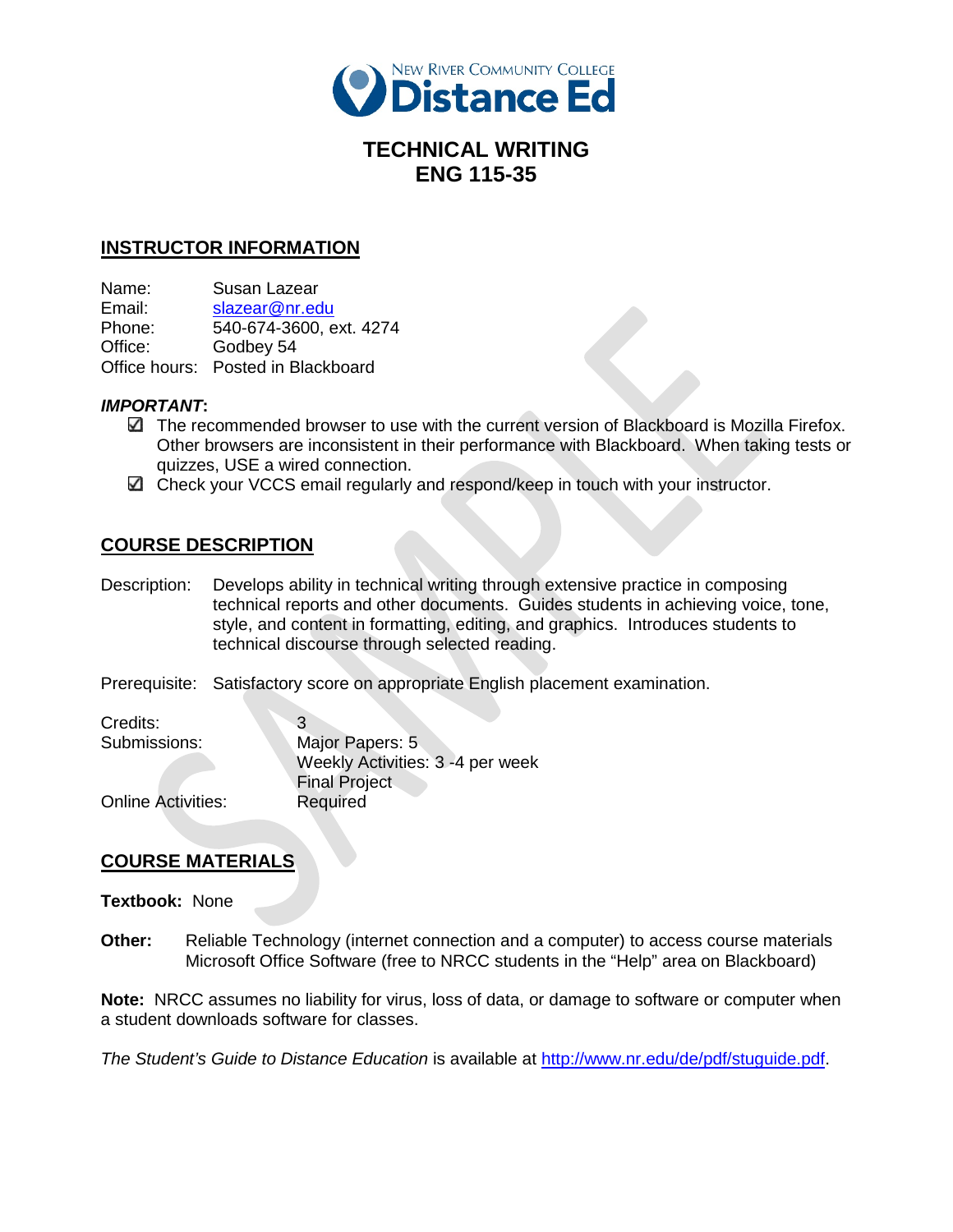# **COURSE INFORMATION**

**Prepared By:** Susan Lazear **Approved By:** Mrs. Sarah Tolbert-Hurysz

### **A. INTRODUCTION**

This is a Distance Education course designed specifically for those students whose learning styles are best served by providing instructional opportunities beyond the traditional classroom setting.

English 115 is designed to teach students to write technical material that is clear, concise, accurate, and well-organized. While the course will help students improve general writing skills, it emphasizes the planning and organization that is the basis of good technical writing.

### **B. STUDENT LEARNING OUTCOMES**

Upon the successful completion of this course, the student will be able to:

- Define "technical writing" and its applications in the workplace.
- Recognize the genres of writing common to technical disciplines.
- Apply writing process strategies to various professional and technical documents.
- Apply the rhetorical situation (audience, purpose, context) to applicable documents.
- Organize ideas logically using transitional words, phrases, and sentences.
- Support claims in body paragraphs with clear details, examples, facts/statistics, and explanations.
- Use technology and information resources to research issues related to selected topics.
- Write clearly, concisely, and correctly using proper writing mechanics and appropriate language.
- Use graphics, text, and layout to create effective technical documents.
- Meet deadlines by practicing effective time management skills.

### **C. COURSE CONTENT**

Discussions and assignments for English 115 will be based on the following topics:

- 1. Definition of technical writing
- 2. Importance of technical writing
- 3. Technical writing in the NRCC service region
- 4. Elements of a good report
- 5. Problems in technical writing
- 6. Technical writing style
- 7. Clear writing though clear thinking
- 8. Graphics as a part of technical writing
- 9. Elements of a technical report
- 10. Plagiarism
- 11. Documentation of resource material
- 12. Improving effectiveness and readability of technical writing by
	- a. using standard English
	- b. using short sentences with active verbs
	- c. eliminating unnecessary words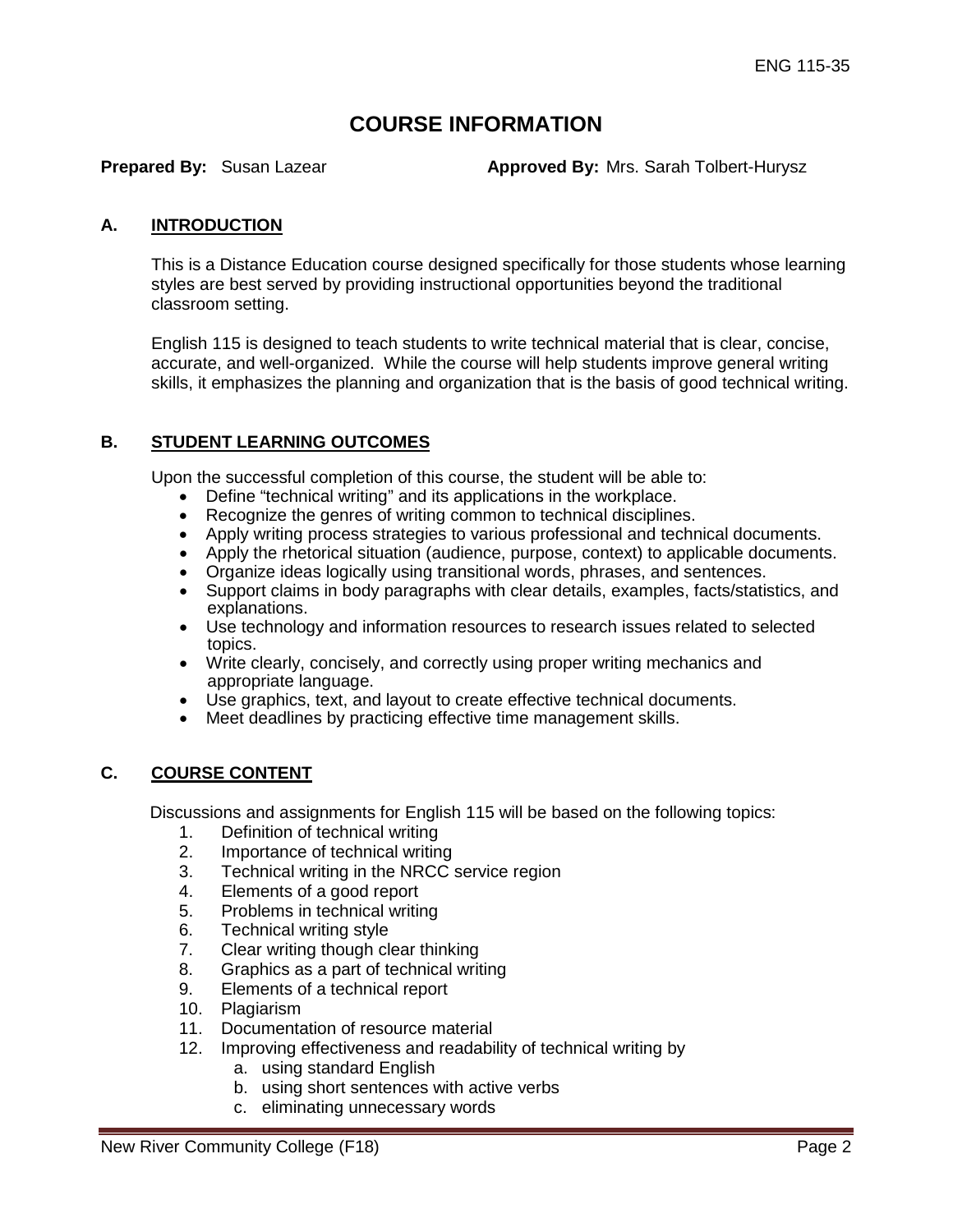- d. writing conversationally
- e. eliminating mechanical errors
- f. correctly using numbers, capitalization, symbols, and abbreviations
- 13. Types of technical writing
	- a. memos
	- b. business letters
	- c. resumes
	- d. procedures
	- e. descriptions
	- f. instructions
	- g. proposals
	- h. informal reports
	- i. formal reports
	- j. abstracts and summaries
	- k. bibliographies

# **D. GRADING/EVALUATION**

1. The final grade for the course will be determined as follows:

| Major Writing Assignments (5)                                  | 50% |
|----------------------------------------------------------------|-----|
| Weekly Activities, Discussions, and Exercises (3 - 4 per week) | 40% |
| Final Project (Exam)                                           | 10% |

2. Grading Scale:

| Δ  | $90 - 100\%$ |
|----|--------------|
| B. | $80 - 89%$   |
|    | $70 - 79%$   |
|    | $60 - 69%$   |
| E. | Below 59%    |

### **\*\*\*Late Assignments are not accepted.\*\*\***

## **E. WITHDRAWAL POLICY**

### **Student Initiated Withdrawal Policy**

A student may drop or withdraw from a class without academic penalty during the first sixty percent (60%) of a session. For purposes of enrollment reporting, the following procedures apply:

- a. If a student withdraws from a class prior to the termination of the add/drop period for the session, the student will be removed from the class roll and no grade will be awarded.
- b. After the add/drop period, but prior to completion of sixty percent (60%) of a session, a student who withdraws or is withdrawn from a course will be assigned a grade of "W." A grade of "W" implies that the student was making satisfactory progress in the class at the time of withdrawal that the withdrawal was officially made before the deadline published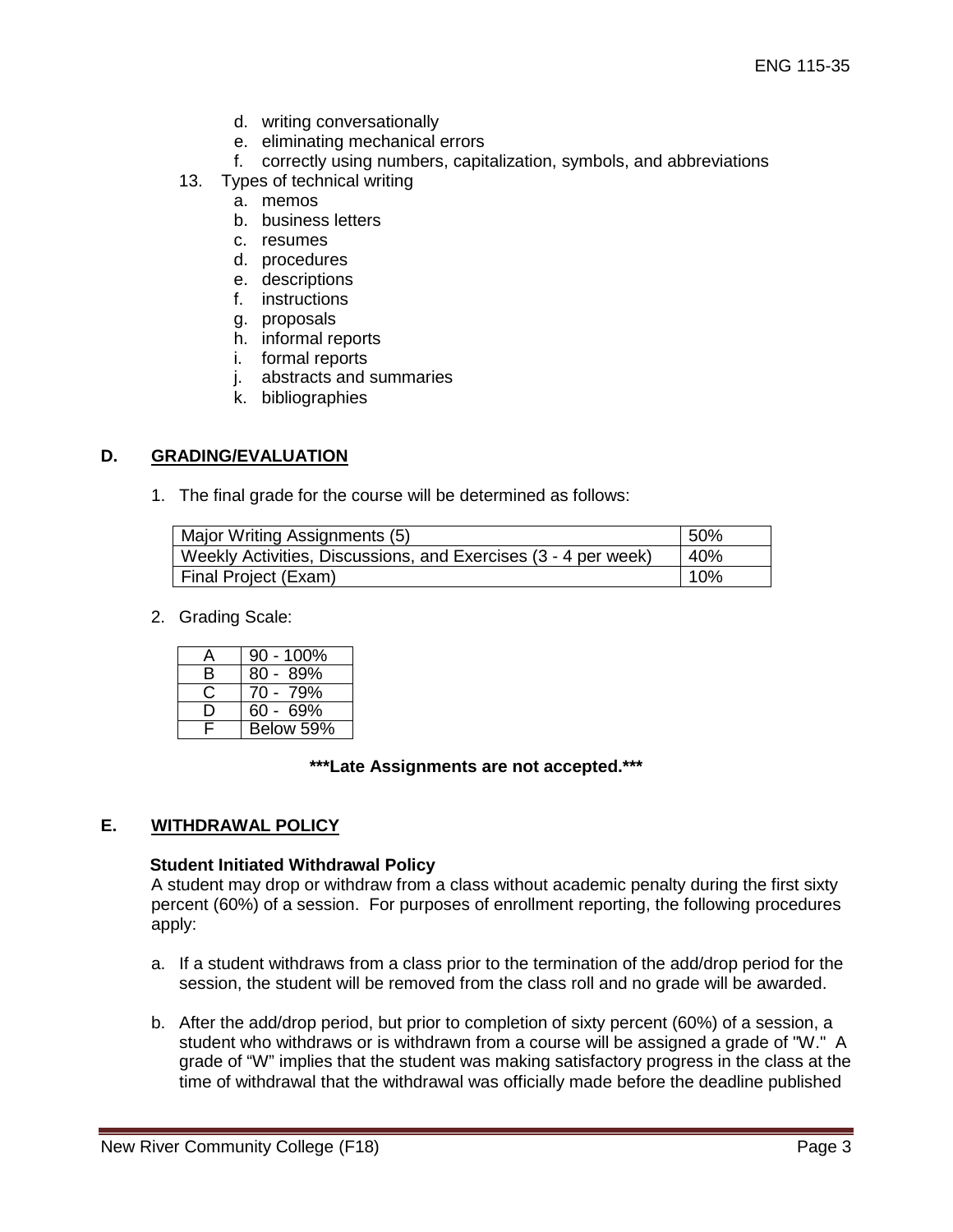in the college calendar, or that the student was administratively transferred to a different program.

c. After that time, if a student withdraws from a class, a grade of "F" will be assigned. Exceptions to this policy may be made under documented mitigating circumstances if the student was passing the course at the last date of attendance.

A retroactive grade of "W" may be awarded only if the student would have been eligible under the previously stated policy to receive a "W" on the last date of class attendance. The last date of attendance for a distance education course will be the last date that work was submitted.

Late withdrawal appeals will be revised and a decision made by the Coordinator of Admissions and Records.

### **Instructor Initiated Withdrawal**

Students who have not attended class or picked up/accessed distance learning materials by the last day to drop the class and receive a refund must be withdrawn by the instructor during the following week. No refund will be applicable. Students who fail to submit work by the deadlines will be withdrawn after they have missed two assignment deadlines. Failure to turn in assignments is considered non-attendance in an online course. Students who are withdrawn in this manner after the withdrawal date set each semester receive a grade of "F" in the course

#### **No-Show Policy**

A student must either attend face-to-face courses or demonstrate participation in distance learning courses by the last date to drop for a refund. A student who does not meet this deadline will be reported to the Admissions and Records Office and will be withdrawn as a no-show student. No refund will be applicable, and the student will not be allowed to attend/participate in the class or submit assignments. Failure to attend or participate in a course will adversely impact a student's financial aid award.

### **F. CHEATING/PLAGIARISM POLICY**

A grade of zero will be awarded to any assignments that show cheating or plagiarism. To plagiarize is "To use and pass off as one's own the ideas or writings of another." (Definition adapted from the American Heritage Dictionary.) Remember that plagiarism includes lifting words or ideas from Internet sites, as well as copying from print sources.

## **G. DIVERSITY STATEMENT**

The NRCC community values the pluralistic nature of our society. We recognize diversity including, but not limited to, race, ethnicity, religion, culture, social class, age, gender, sexual orientation and physical or mental capability. We respect the variety of ideas, experiences and practices that such diversity entails. It is our commitment to ensure equal opportunity and to sustain a climate of civility for all who work or study at NRCC or who otherwise participate in the life of the college.